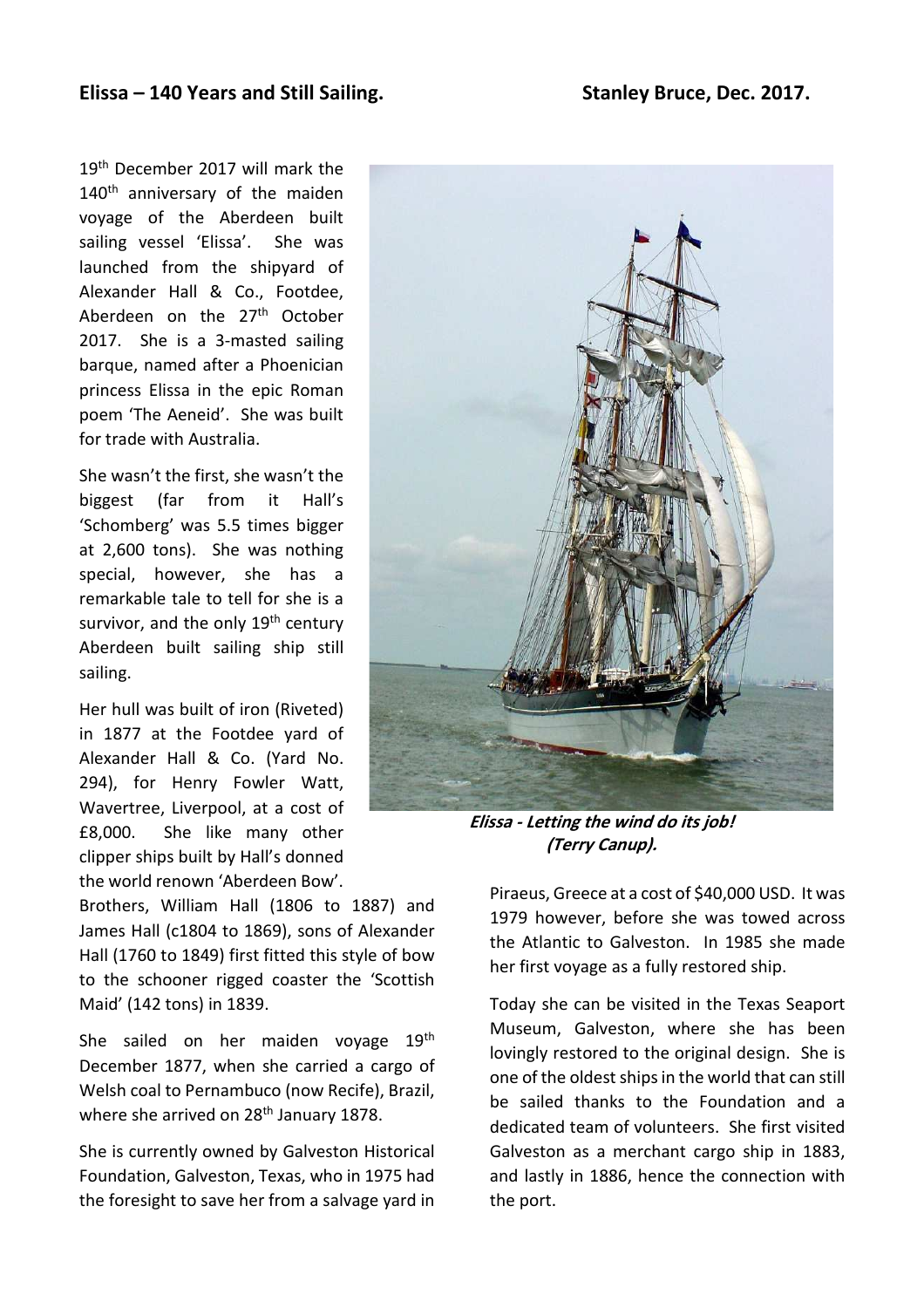## **Principal Dimensions:**

- Length at waterline 141 ft.
- Length stern to tip of jib boom 205 ft.
- Beam 28 ft.
- Figurehead Full size female.
- Displacement 620 tons.
- Gross Registered Tonnage 430 tons.
- Draft 10 feet, 6 inches (3.2m).
- Height 99 feet, 9 inches (30.4m) from keel to top of the main mast.
- Miles of rope- 4.5.
- Sails 19 in total, giving a surface area of 11,500 square feet  $(1,068m^2)$ . A quarter of an acre in surface area when fully rigged.

Sailing ships are classified by the configuration of their rig. Elissa is a Barque, which means she carries square and triangular fore-and-aft sails on her foremast and mainmast, but only triangular fore-and-aft sails on her mizzenmast (Aft mast).

During her long life, she was sold and renamed several times:

1897/8: She was sold to Norwegian owners Bugge & Olsen, for £8,000, and was renamed 'Fjeld'.

22<sup>nd</sup> Feb. 1912: She was sold to Holmström & Co., Torekov, Sweden.

March 1912: She was sold to H.A. Höglund & Carl Constantin Johansson, Kalmar, Sweden, and renamed 'Gustaf'.

26<sup>th</sup> Oct. 1915: She was sold to Nils Österman & Co., Stockholm, Sweden.

22<sup>nd</sup> May 1916: She was sold to August Gilbert Melin, Marstrand, Sweden.

27<sup>th</sup> Sep. 1918: She was sold to the Sven Salén, Gothenburg, Sweden.

1918: She was converted into a brigantine (two masts) and had an engine installed.

23<sup>rd</sup> Sep. 1919: She was sold to William Millar, Gothenburg, Sweden.

25<sup>th</sup> Sep. 1929: She was sold to John Millars Eftr A/B. (Ernst Ludvig Ramberg), Gothenburg, Sweden for SEK 5,500.

31<sup>st</sup> Oct. 1929: She was sold to Erik Nylund, Mariehamn, Åland, Finland, for SEK 23,000.



**Elissa sail plan. (Hall Russell).**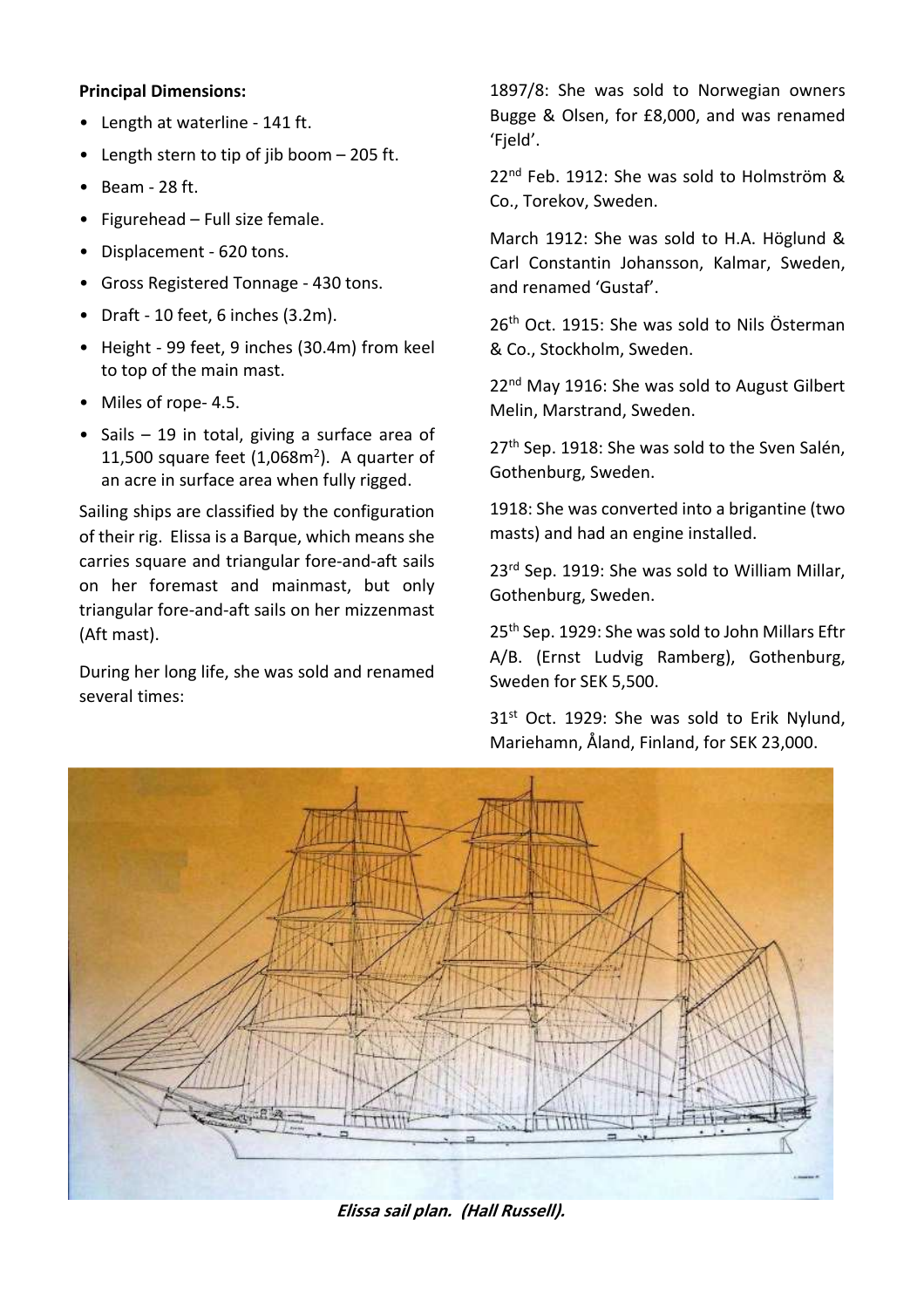1936: Her masts were removed and her clipper bow removed when she was converted to a motorship.

1942: She was sold to P. Molander Oy A/B, Pori, Finland, however she was registered in Sideby, Sweden.

1950: She was transferred to Molander Oy Telmita A/B, Kristinestad, Finland.

1956: She was sold to Rederi AB Gustaf (Hugo Boström), Helsinki, Finland.

Dec. 1959: She was sold to A. Kavadas & D. Vassilatos, Piraeus, Greece, and renamed 'Christophoros'.

1968: She was sold to M. Christidou, P. Konidaris et al., Piraeus, Greece, and renamed 'Achaios'.

1930: She was sold to Finish owners Gustaf Erikson, and converted to a schooner.

1959: She was sold was sold to Greek owners and renamed 'Christophoros'.

1961: Peter Throckmorton, a nautical archaeologist, recognized her in Piraeus, Greece, and began efforts to raise awareness of her plight and to ultimately save her.

1967: She was renamed 'Achaeos'.

1969: She was renamed 'Pioneer'.

1970: She was saved from being scrapped in a salvage yard in Piraeus, Greece when she was bought by Peter Throckmorton, curator at large for the National Maritime Historical Society. Throckmorton mortgaged his house to buy her from Greek smugglers.

1971: The San Francisco Maritime Museum expressed an interest in buying her, but financial difficulties prevented the sale.

1972: A sponsor in Vancouver, British Columbia expressed an interest in buying her, but it too fell through.

Oct. 1975: She was saved from a salvage yard in Piraeus, Greece, and sold to the Galveston Historical Foundation for \$40,000.

20<sup>th</sup> July 1979: She arrived in Galveston.

4<sup>th</sup> July 1982: After almost 3 years of a multimillion dollar restoration (\$4.2 million) she opened to the public as a floating museum in the port of Galveston.

Shortly after William Hall's death a marble bust of him was obtained by public subscription and placed in the Aberdeen Art Gallery.



**Marble bust of William Hall, Aberdeen Maritime Museum.**

Sadly, all there is left in Aberdeen from this date is the former premises of the Aberdeen Iron Works, which from 1864 to 1992 was the Engine Shop of Hall Russell & Co., Shipbuilders & Engineers.

Elissa remains a testament to the greatness of Alexander Hall, shipbuilder of Aberdeen.

For more information on Elissa and the Texas Seaport Museum, visit www.galvestonhistory.org